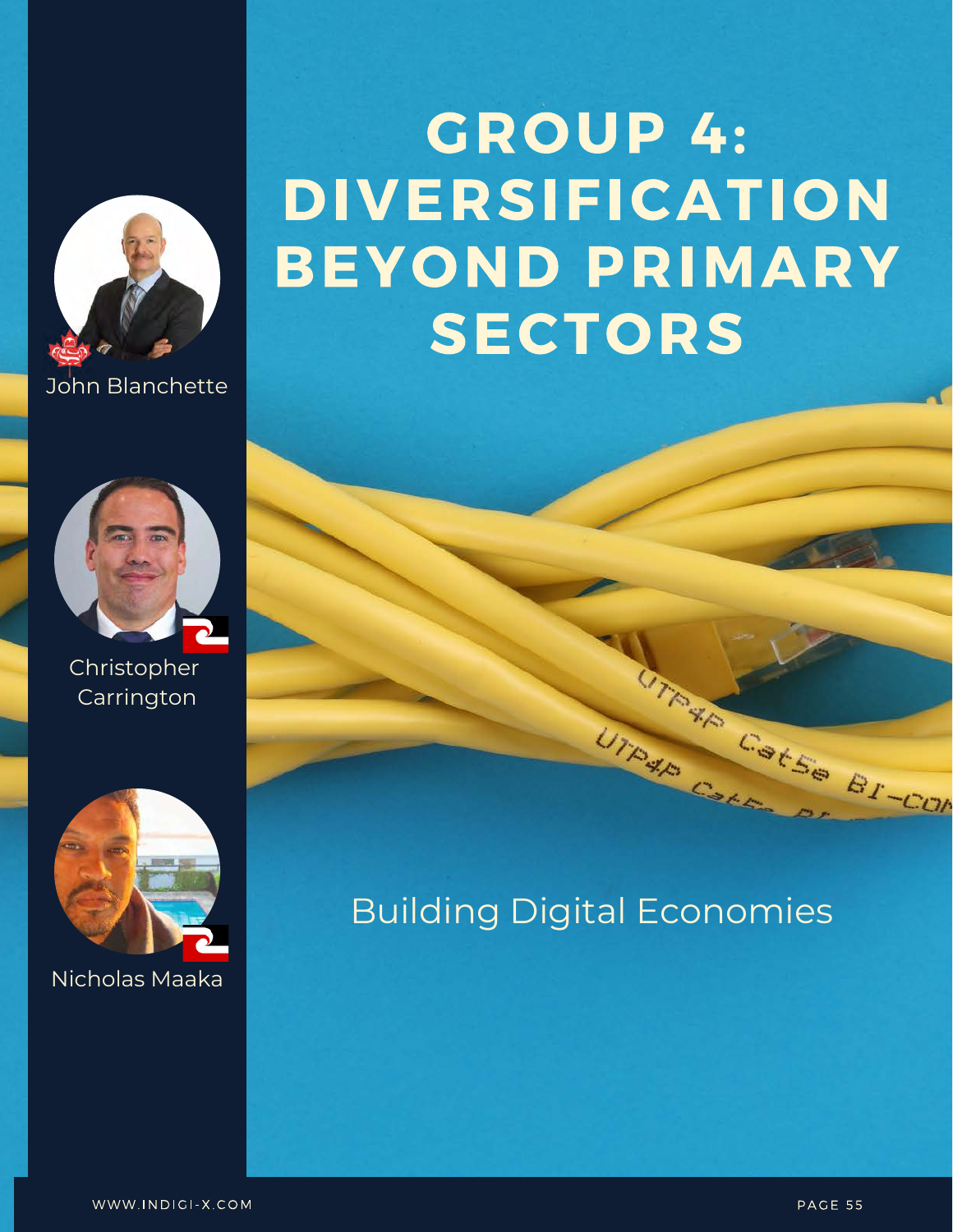*The Issue*

# **CONNECTION**

First Nation and Māori economic growth and prosperity has been centred primarily around utilising traditional natural assets. $^{\rm l}$  While this has provided stable but low revenue, there is potential to participate in all parts of the value chain, where provenance and our regional stories can

Our group's initial focus was to identify opportunities for Indigenous economic growth beyond primary sectors. However, it became clear that while this is possible for some larger Iwi and First Nation, Métis and Inuit communities that are already operating in this space, we discovered that there were significant barriers to connection for the majority of indigenous communities that needed to be addressed first, to afford the same opportunities to all.

The common barrier to growth for our Indigenous Peoples, both in capturing more of the value chain in the existing industries we work in, and diversifying beyond the primary sector to digital businesses, has been **connection**.

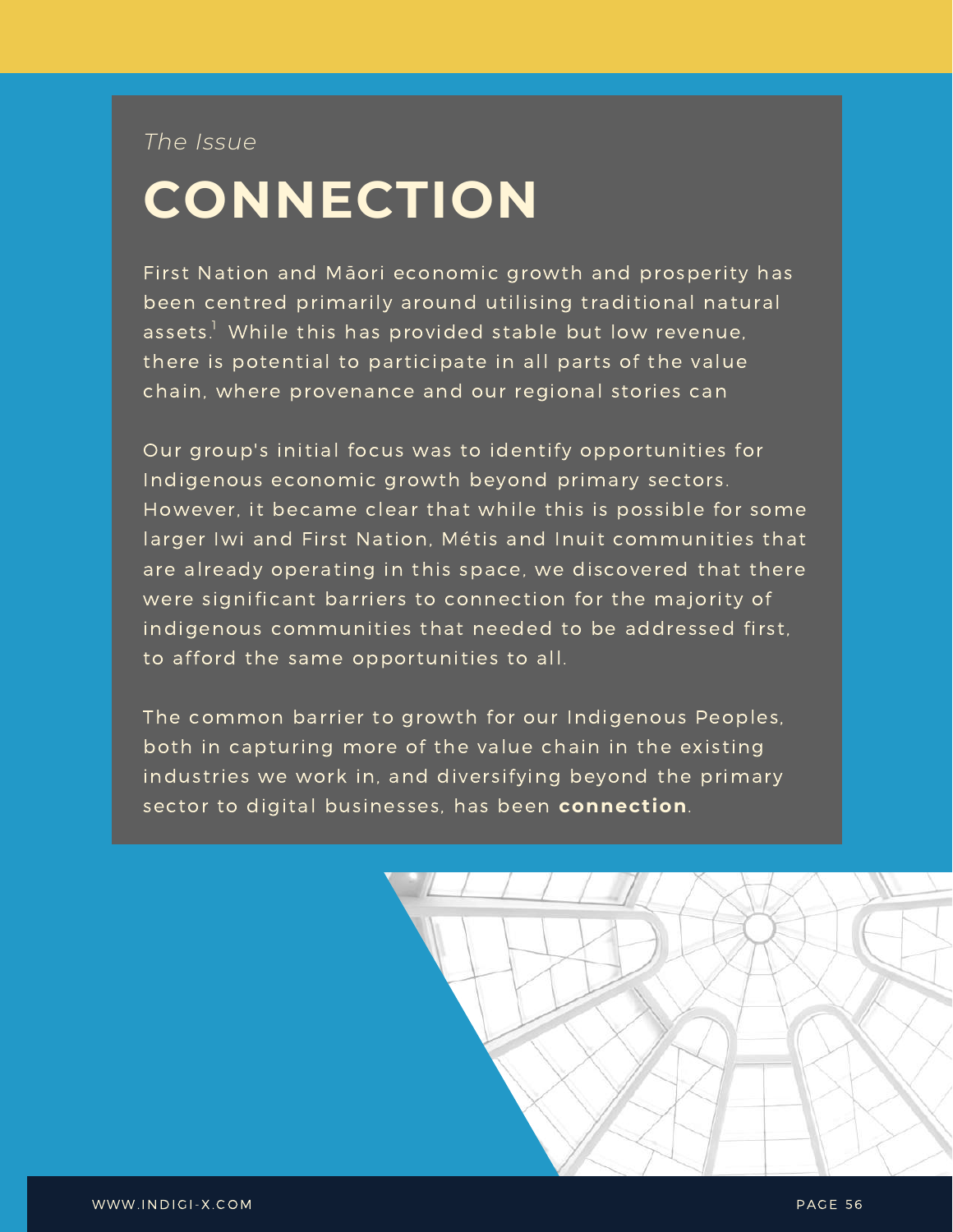First, and most critically, digital connection in the physical sense. Due to geographic location and under-prioritisation by Governments.

Approximately 33% of First Nations communities and 30% of Māori communities do not have access to workable internet. The more remote and isolated the community, the less access they have. The cost of high-speed fibre to many of these communities is prohibitive, often leaving satellite internet as the only delivery option.

Second, connection and ability to access the business support eco-system. Without connection to these basic utilities and services, the ability to pursue economic opportunities is limited. We note these issues are even more acute for First Nation, Métis, Inuit and Māori communities in remote rural areas.

The COVID-19 pandemic and the resulting lockdown has further shone a spotlight on this digital divide and brought into sharp contrast the inequities in connection not just to the internet, but to education and to business.

This report offers two proposals, one for Canada, and one for NZ, that take account of the differing needs in our respective countries and how we can address them. enhance our differentiation.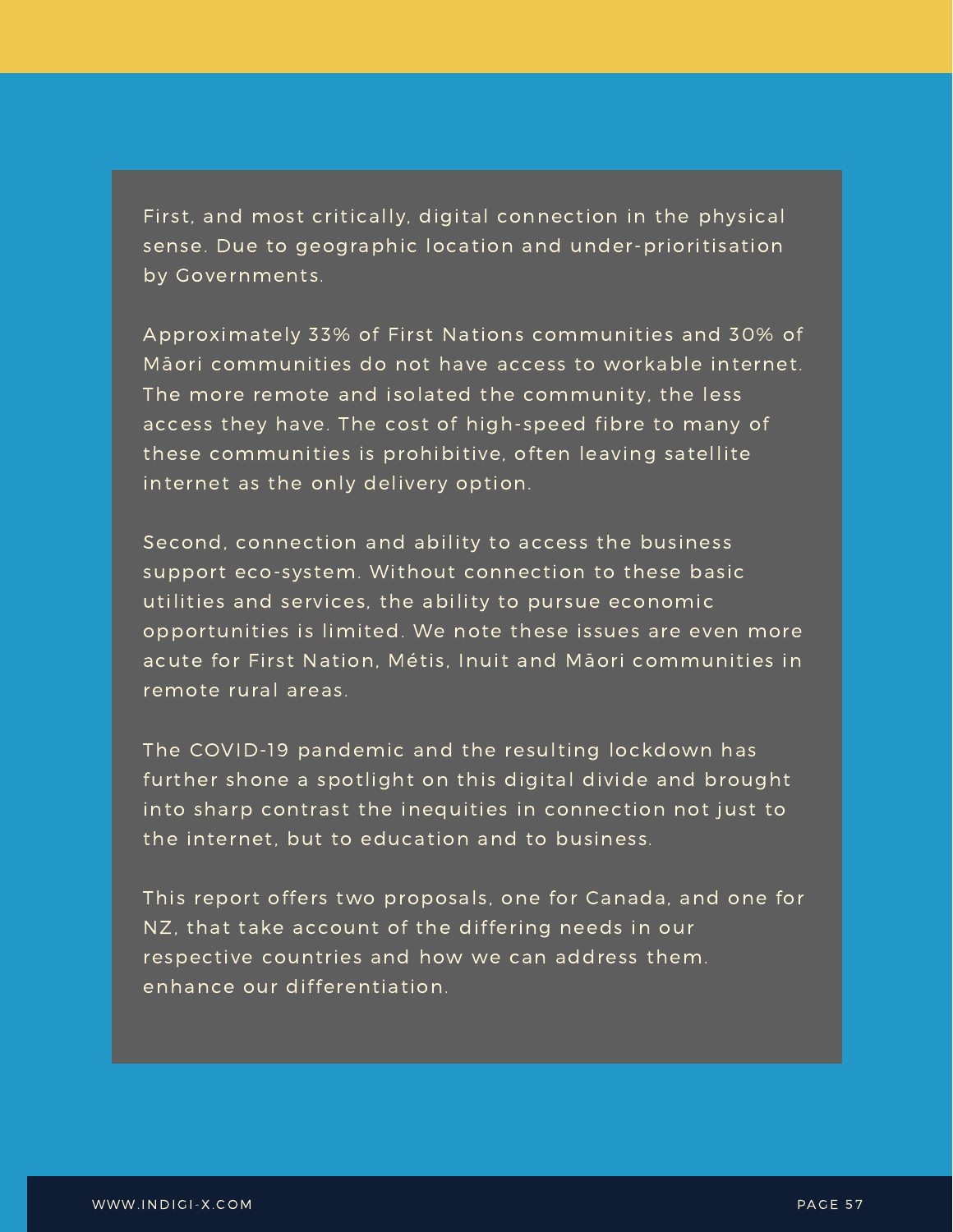### **What Do our Rural Communities Need to Grow?**

**Connectivity:** the deployment of quality broadband infrastructure.

Human Capital: connection to training, support and funding offered by the business support eco-system to develop the skills and capability needed to take advantage of the possibilities offered by a digital society.

**Integration of Digital Technology:** the digitisation of businesses and the ability to connect and take part in the digital economy.

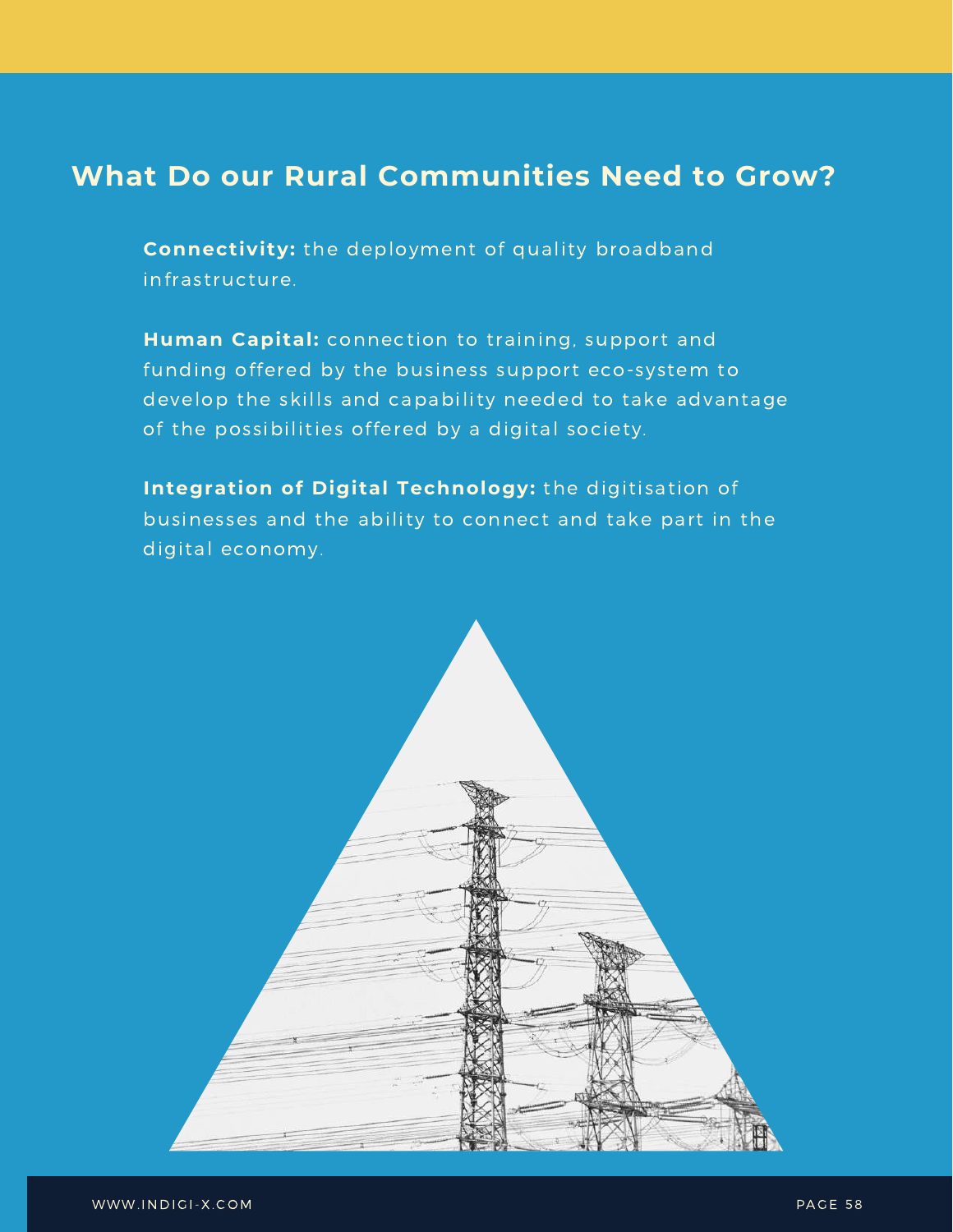#### *Proposal*

# **CANADA**

The more remote and isolated less access they have. The cost of high-speed fibre to many of the communities is prohibitive, leaving satellite internet as the only delivery op tion.

As statistics highlight, there is a wide range of have/have not communities. Some communities have a mix of training/business services located centrally. This central location is usually tied directly to the community government and piggyback on their existing services. Communities should not be burdened with another piece of infrastructure they need to manage; therefore, the facility should be "stand alone" or "turn-key" as much as possible.

## 60%

*Nunavut communities do not have access to 5mbs download speeds*

## 38%

*Northwest Territories do not have access to 50mbps download speeds*

## 29%

*Yukon Territories do not have access to 50mbps download speeds*

1/3 *First Nation on-reserve communities have access to workable internet*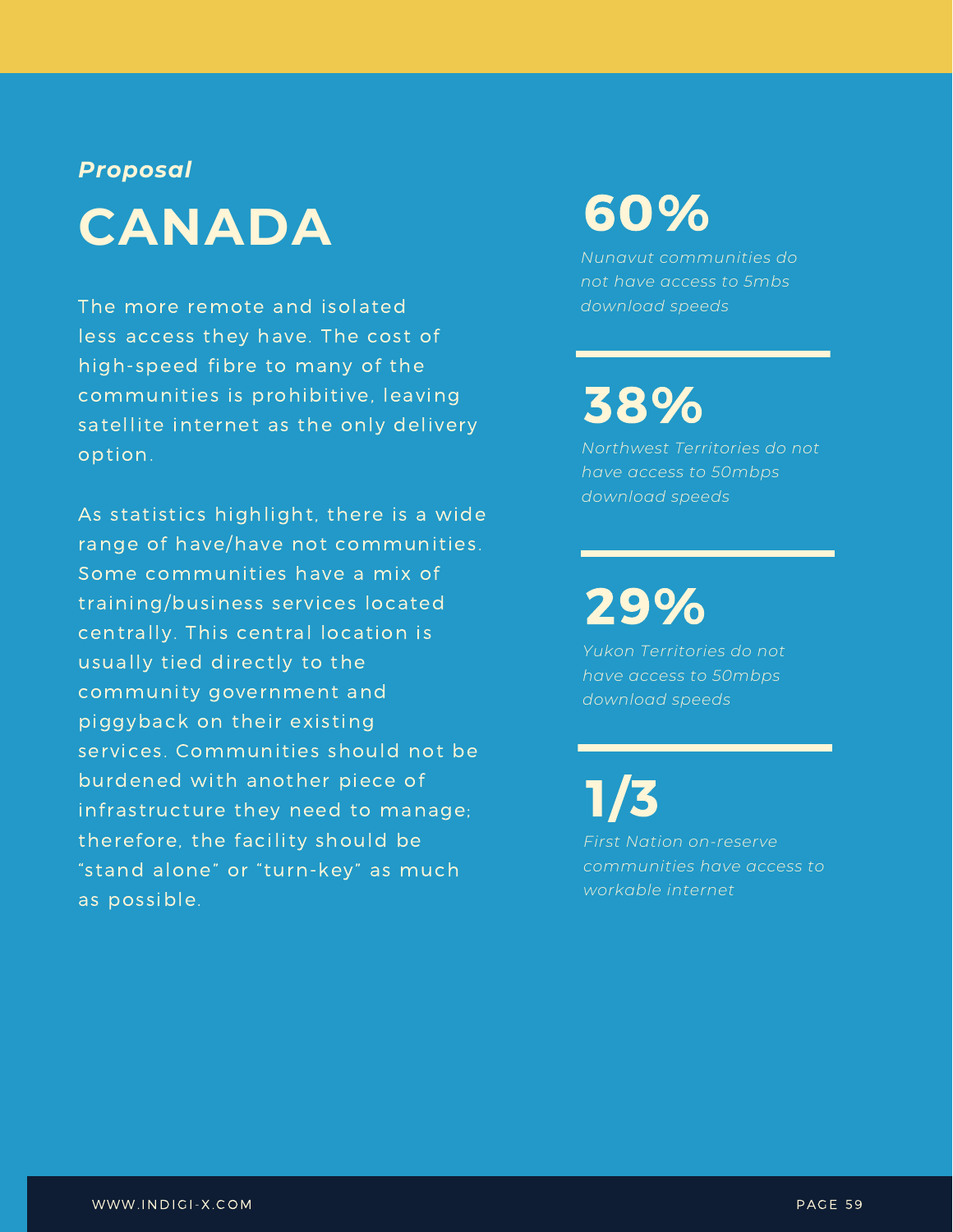#### **Deliverable – A Stand-Alone Digital Hub Facility**

A modular structure being manufactured offsite and transported in and then set in place is the most effective solution. The modular structure will be robust enough to be set in place with a minimal amount of site preparation. Electrical/Utilities availability would need to be fine-tuned depending on location. The building would have all modern connectivity hardware preinstalled. High speed satellite internet is an easy one-fix solution to remote communities. The communities with access to fiberoptic line would be the preferred method for service.



### **Deliverable – Onsite Business Administrator**

The business hub will need to be managed by at least one individual. This role would need to be full-time paid position that offers community members the technical support required to navigate the digital world of business and monitor the use of the facility. Not only deemed as support but this proposal will create a new job where there was none before.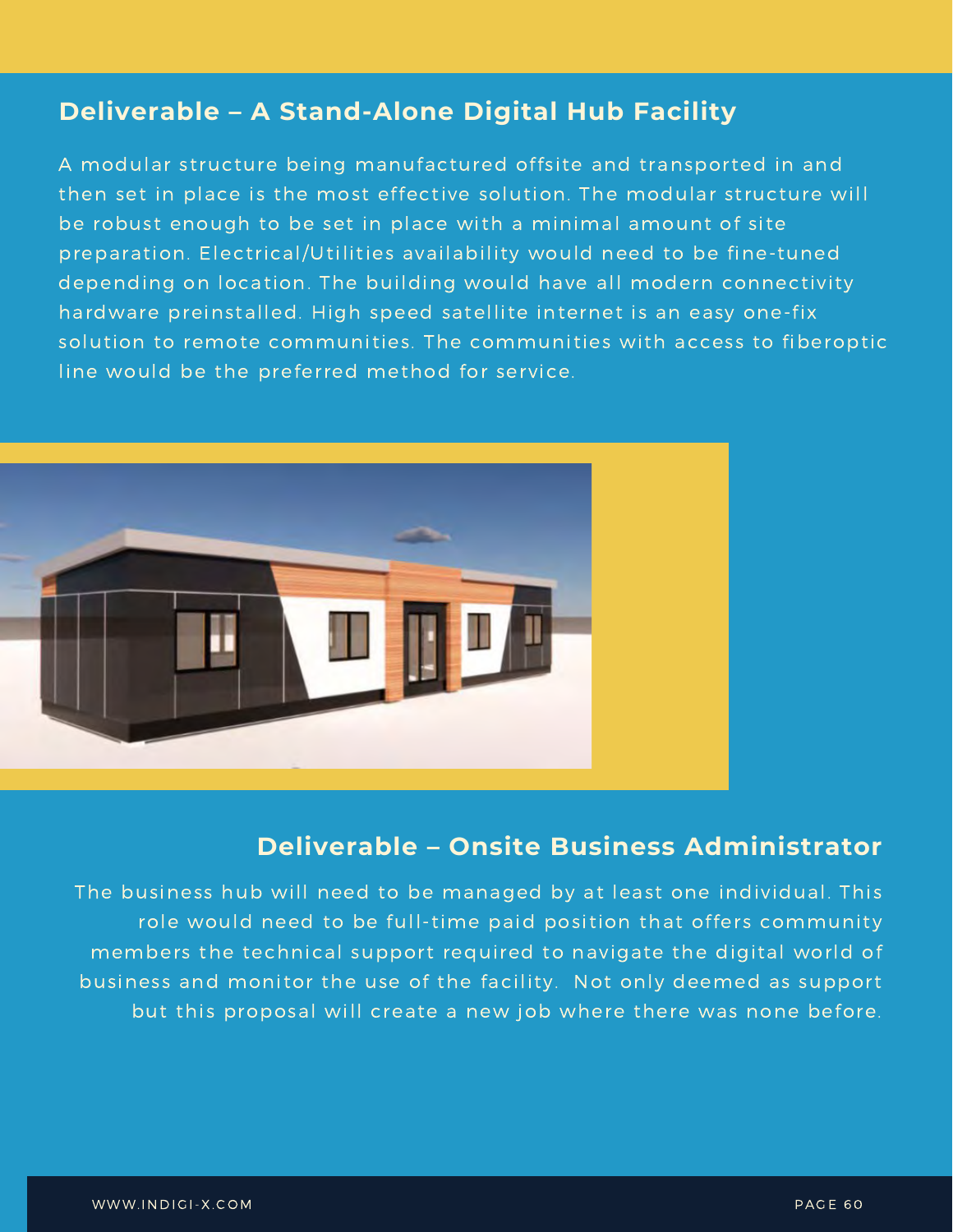#### **Budgeted Cost (per facility)**

| <b>TOTAL</b>                  | <b>Upfront: \$300,000</b><br><b>Annually: \$106,000</b>                        |
|-------------------------------|--------------------------------------------------------------------------------|
| High-speed satellite internet | 50/10 Mbps \$6,000 annually (where required)                                   |
| Onsite administrator          | \$100,000.00 annually (including training/travel and<br>support)               |
| Set-up and delivery           | \$50,000 one time (high end cost depending on<br>remote locations)             |
| Complete modular facility     | \$250,000 upfront purchase cost (including<br>hardware/audio-visual equipment) |

### *Leveraging solutions between countries*

The New Zealand Government-administered Provincial Growth Fund has been set up to invigorate the regions and rural communities outside of the main centers. As part of its focus on rural broadband rollout it has created the Regional Digital Hub ("RDH") initiative with the goal to place turn-key mod lar hubs in Māori communities to provide key digital services and co-working spaces for training and business. The operational model and government funding structure for the NZ initiative can be leveraged for the creation of the Canadian initiative.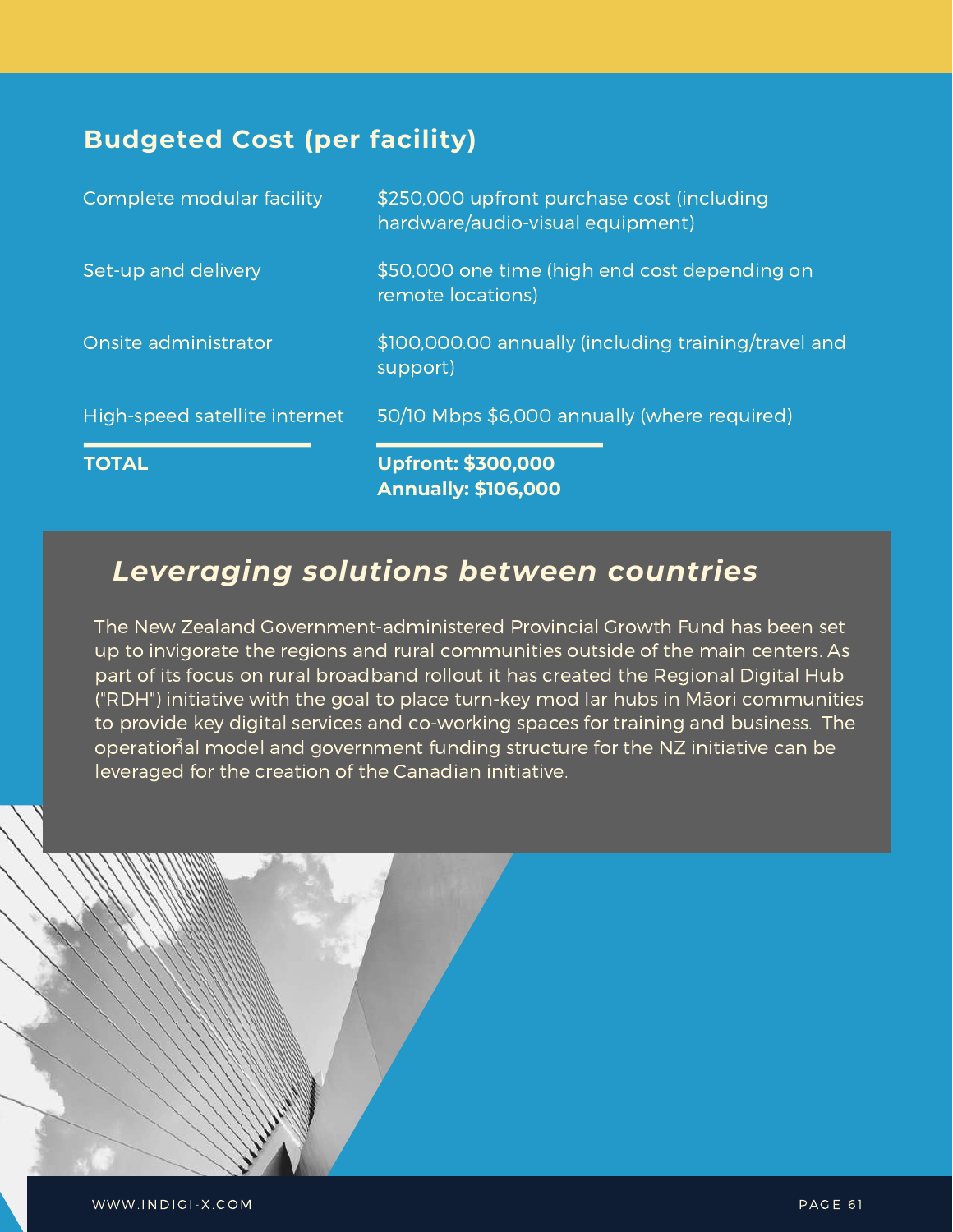#### *Proposal*

# **AOTEAROA**

The rural digital hub initiative, along with the Marae broadband rollout, is a positive step forward in digitally connecting some of Aotearoa's most rural and remote communities. However, to realise their full potential the connection needs to extend to the support, skills and wisdom of the indigenous business ecosystem.

There are multiple services and Government agencies offering business support and funding to fuel growth. However, there are two key issues/roadblocks:

*Navigating the ecosystem, knowing what's out there, understanding who can help, and making the appropriate connection is difficult.*

1

2

*There is often a gap between the capability of a whanau or Iwi business proposition, and the governance and capability requirements to receive support and funding incentives.*

COVID-19 has taught us that a lack of physical connection was not a barrier for education and business to continue. Building on this was the innovation around the digital platforms being used to connect, particularly initiatives like Manaaki.io which enabled indigenous businesses being impacted by the shutdown, to connect with subject matter experts that could either help them directly, or connect them to the service or fund that could assist.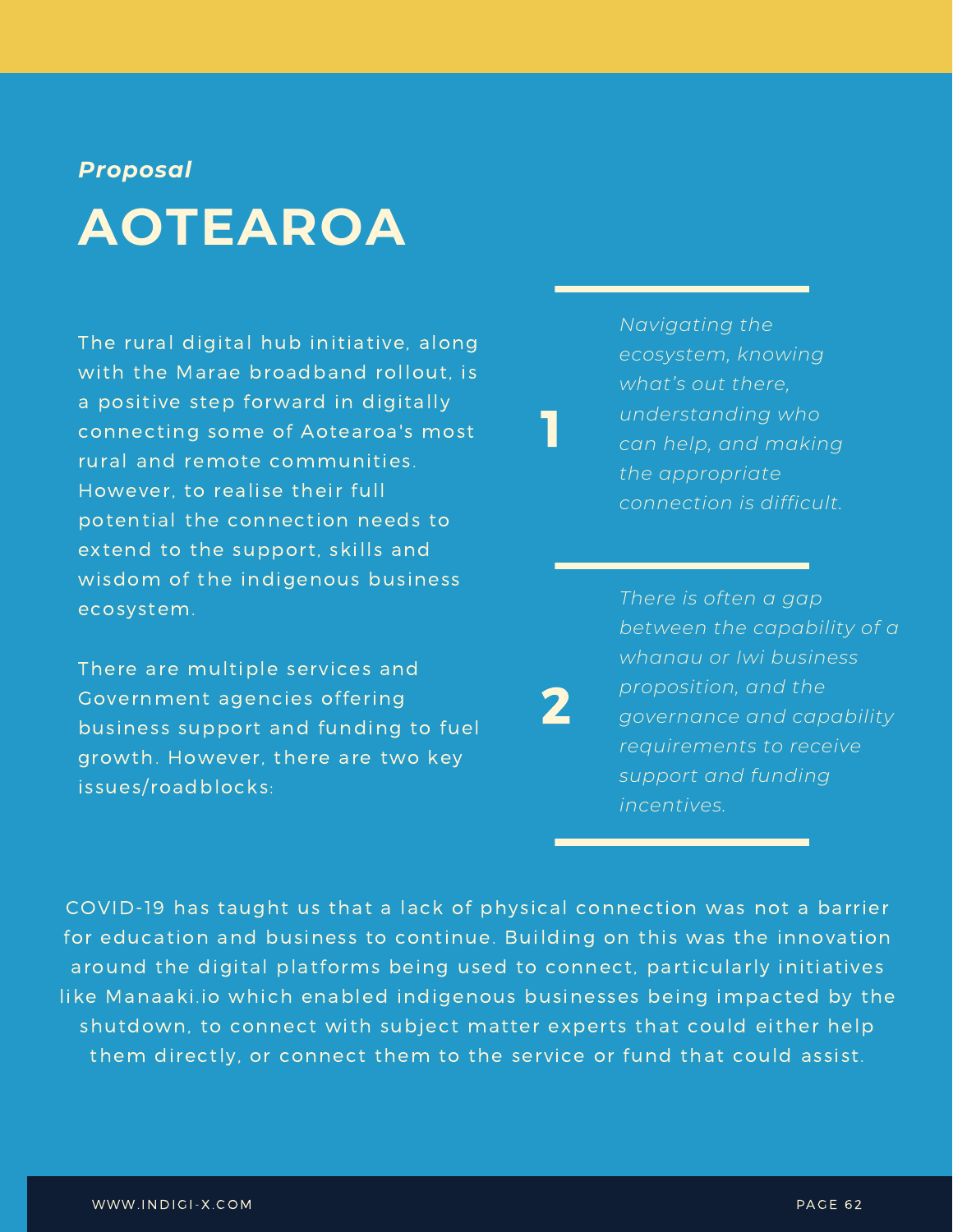#### **Deliverable – Digital Connectivity Platform**

With the rollout of Digital Hubs and connectivity to Marae, there is the opportunity to a integrate a standardised platform that delivers a wraparound service to groups or organisations at all stages of maturity, where needs assessment can be conducted online, and connections made to the appropriate organisations and services for each stage of their journey. Connecting to grow capability, opportunities, and prosperity.

Outlined below are the key elements of the platform, tying together existing offerings and new wrap around services:

- 1. Access to online capability development and business support
- 2. Building a digital business platform
- 3.Sharing traditional knowledge / networking

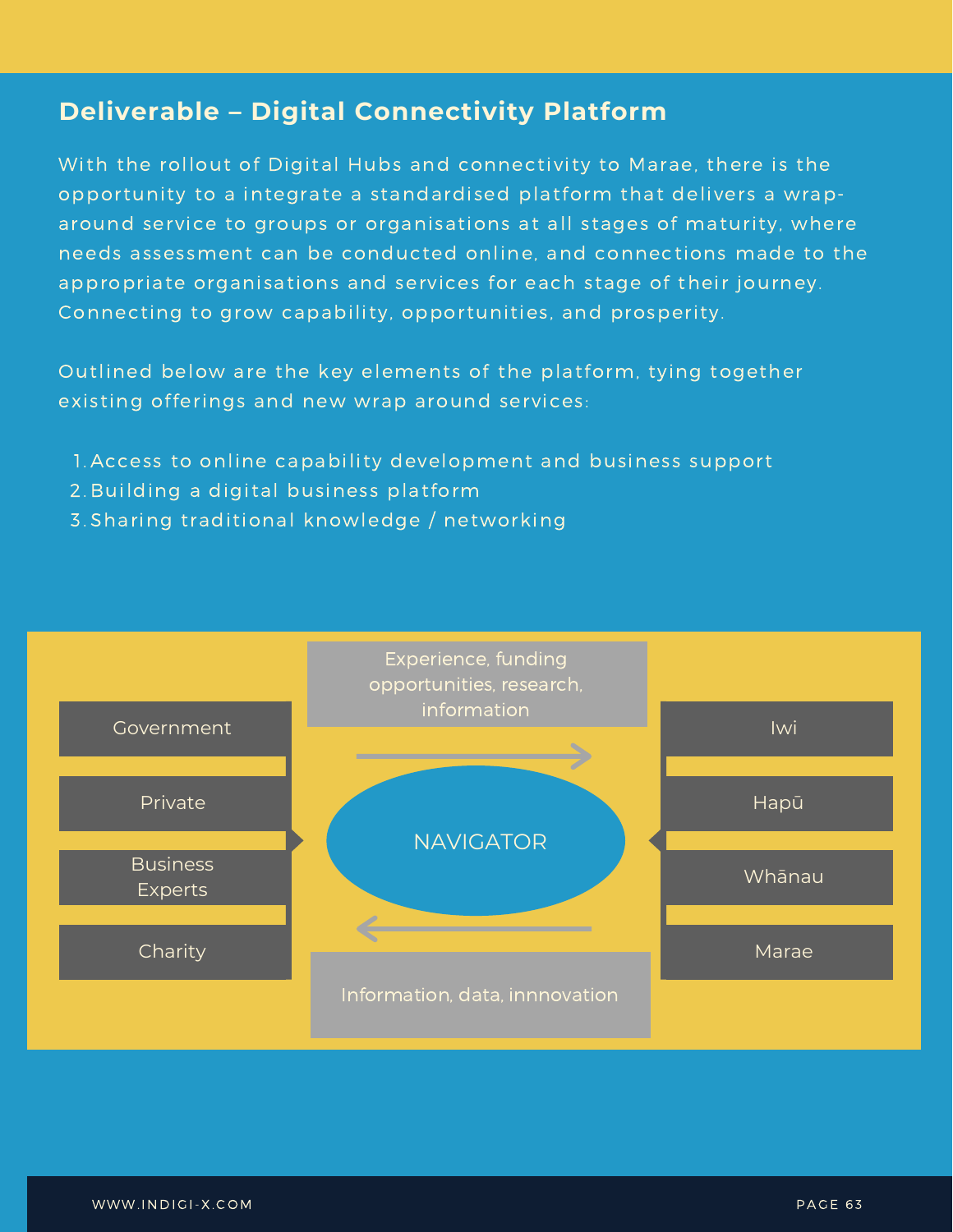### **Budgeted Cost (per facility)**

We have costed the platform and estimate it can be built at speed in six-months for integration into existing and new RDH's being rolled out. Post-delivery of the initial hub service, the platform can be optimised for wider public access.

\$200,000 - \$300,000 \$40,000 - \$50,000 \$20,000 - \$30,000 \$100,000 - \$120,000 Development UI/UX design Quality assurance Project Management, liaising with existing services and platform owners

**TOTAL**

**\$360,000 - \$500,000**